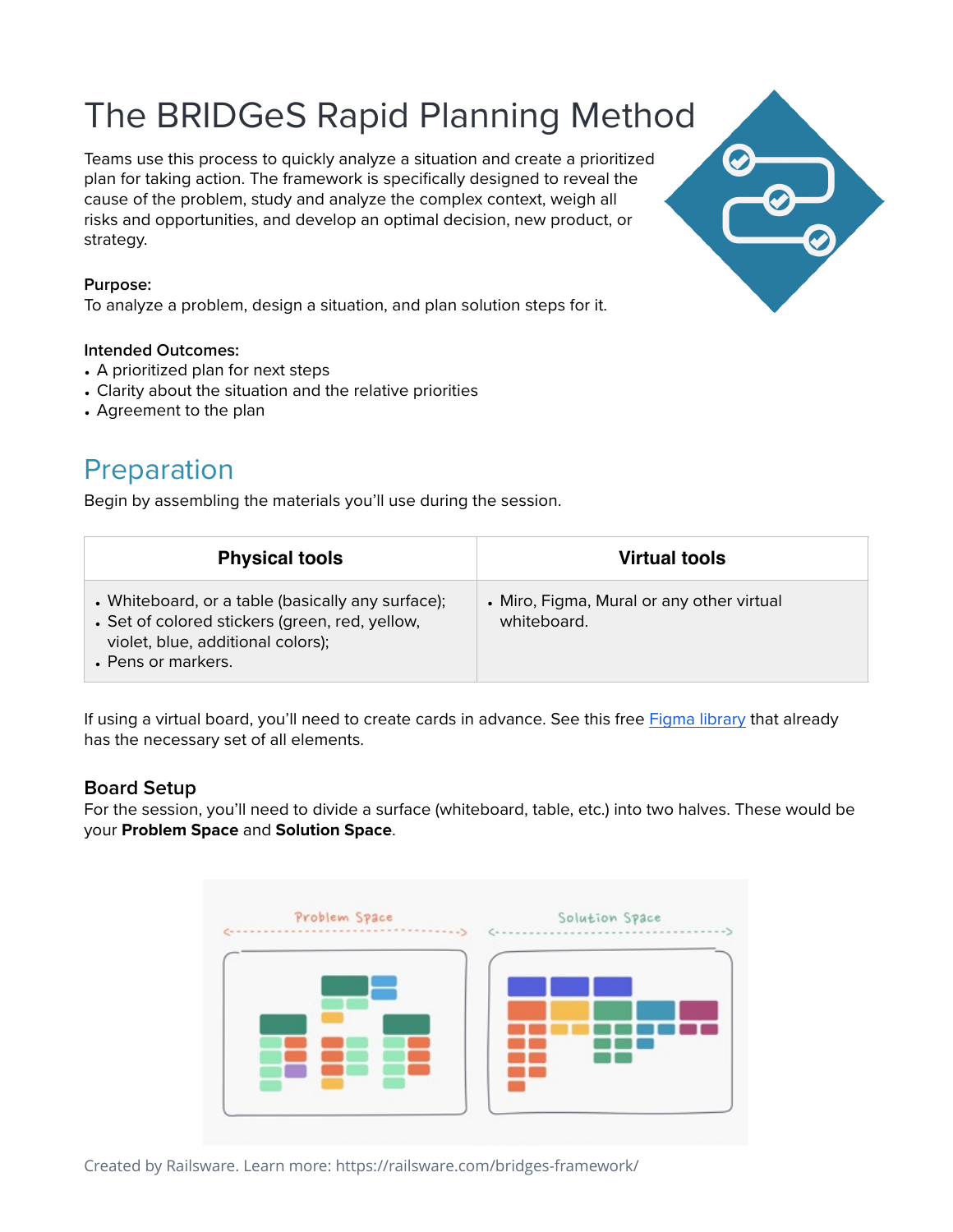The framework suggests using colored cards or stickers for **Subject(s), Solution variations,** and **descriptors** to visualize the context. This way, it's much easier to perceive complex multi-level data.

Every element has a specific shape and color that distinguishes this element from all the rest. Thus, Subject is a big green card. Solution variations are dark blue. Descriptor cards are smaller. Benefits are green, Issues are red, Risks are yellow, Domain knowledge is violet, and Goals are blue.



During a BRIDGeS session, you'll need to prioritize the context elements. There are many tools for that. You can opt for the one you are more familiar with. Teams at Railsware prefer the **MoSCoW prioritization method** that defines Must-haves, Should-haves, Could-haves, and Won't-haves.

### Process overview

The BRIDGeS framework consists of four steps. These are Problem description, Prioritization, Solution variations, and Solution breakdown.

#### **Step 1: Problem description**

Although it's a problem description phase, the BRIDGeS framework suggests first starting with the Subject(s) definition. A Subject is basically anything that benefits from problem-solving or new solution development. It can be a person, role, institution, operation, etc.

When the Subject(s) is defined, move on to the descriptors. Brainstorm alone, or with your team, that includes subject-matter experts, and add Subject's descriptors to the Problem Space. Make sure the main Goal is tightly connected with the main Subject.

#### **Step 2: Prioritization**

When the descriptors are on the board, prioritize them using the MoSCoW prioritization technique or any other approach you prefer. The prioritization doesn't depend on the descriptor type. An Issue can have a higher priority than a Benefit or vice versa.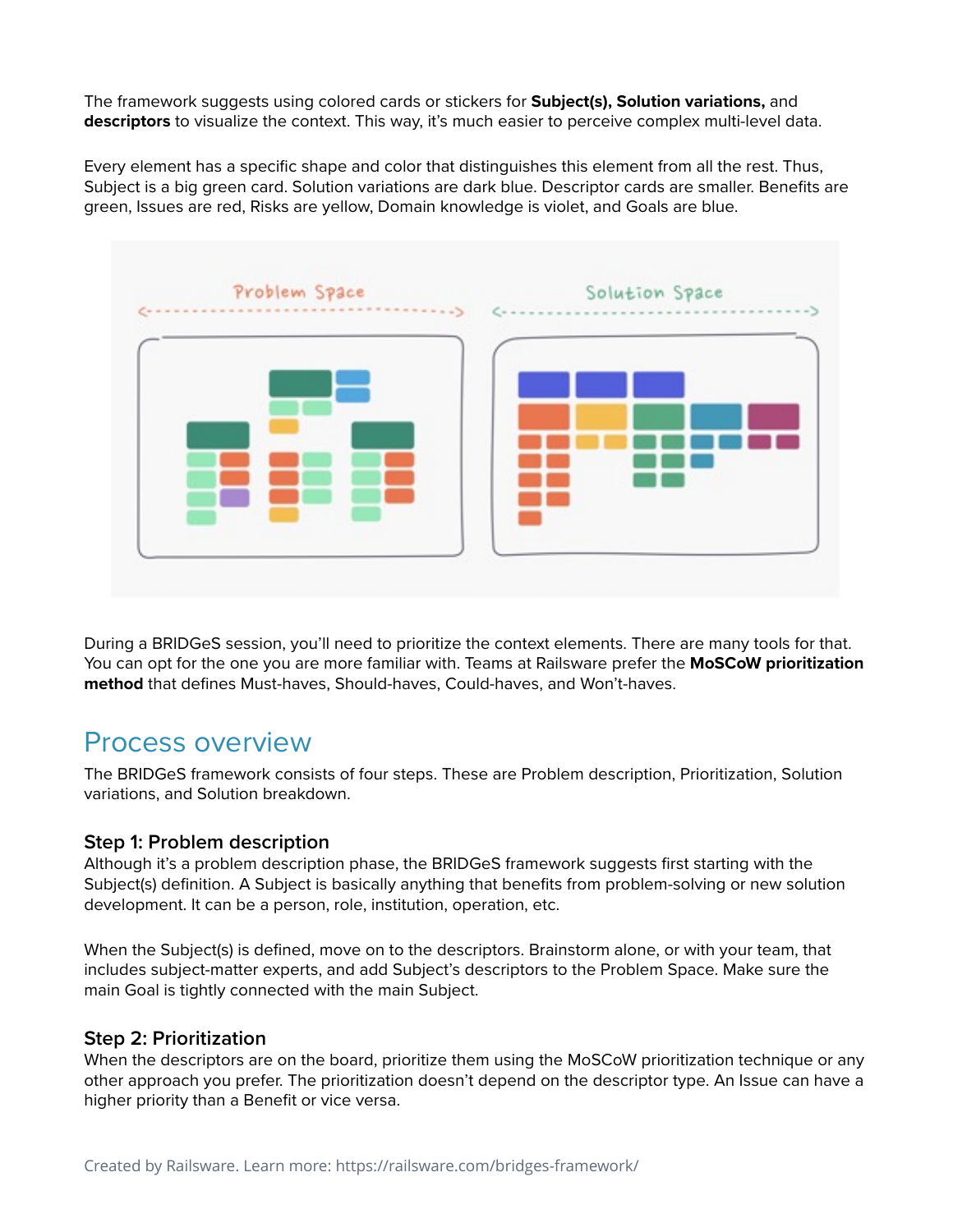

This exercise helps you focus on what matters more and can significantly influence the vision of the future solution or decision.

#### **Step 3: Solution Variations**

This step takes place on the Solution Space, where you list probable high-level solutions to a problem. These Solution variations have to potentially close the most critical needs from the Problem space.



At this point, you can treat each Solution variation as a Subject and define their Benefits, Risks, Issues, and Domain knowledge to assess each option. Such deconstruction lets you assess each variation and find out which option is easier to implement, which has hidden complications, and which can offer some unpredictable advantages.

#### **Step 4: Solution Breakdown**

If you're creating a complex multidimensional solution, its decomposition becomes essential. At this step, you need to break down the solution you're opting for into smaller chunks, like epics and tasks.

Use new colors for each epic and nested tasks. Regularly go back to the Problem space to match the high-priority descriptors with the corresponding epics and tasks. It will help you not to lose any critical aspects.

Prioritize epics and tasks using the MoSCoW technique to see the tasks that matter the most for the future solution.

Now, you have the solution in front of you. It's time to make a plan for its implementation. Rearrange the epic cards into a development roadmap.